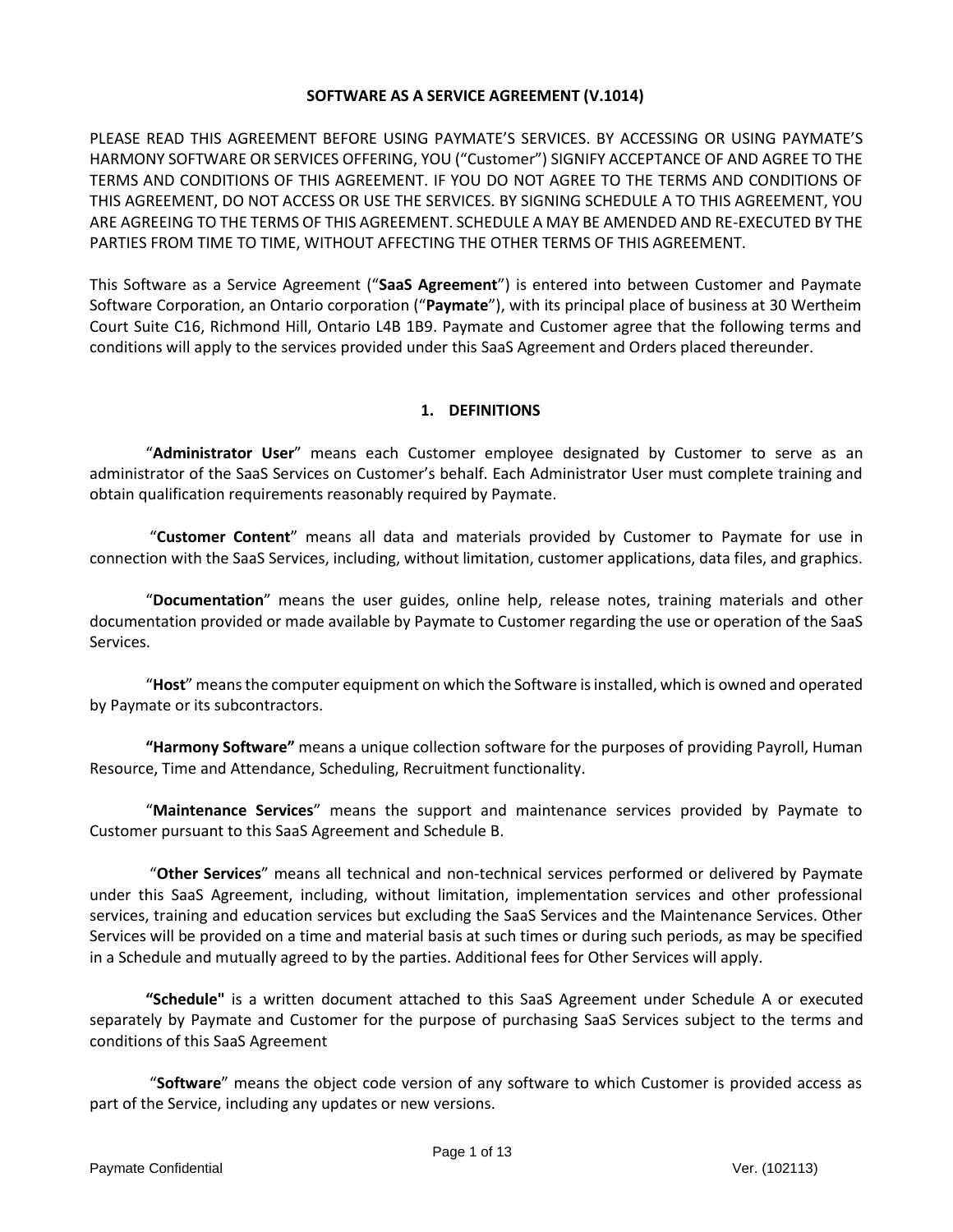"**SaaS Services**" refer to the specific Paymate's internet-accessible service identified in a Schedule that provides use of Paymate's Harmony Software that is hosted by Paymate or its services provider and made available to Customer over a network on a term-use basis.

"**Subscription Term**" shall mean that period specified in a Schedule during which Customer will have on-line access and use of the Software through Paymate's SaaS Services. The Subscription Term shall renew for successive 12- month periods unless either party delivers written notice of non-renewal to the other party at least 30 days prior to the expiration of the then-current Subscription Term.

## **2. SAAS SERVICES**

- 2.1 During the Subscription Term, Customer will receive a nonexclusive, non-assignable, royalty free, worldwide right to access and use the SaaS Services solely for your business operations subject to the terms of this SaaS Agreement.
- 2.2 Customer acknowledges that this SaaS Agreement is a services agreement and Paymate will not be delivering copies of the Software to Customer as part of the SaaS Services.

# **3. INTELLECTUAL PROPERTY**

- 3.1 Subject to the limited licenses granted herein, Paymate owns and shall own all right, title and interest in and to the Software, SaaS Services, Documentation, and other deliverables provided under this SaaS Agreement, including all modifications, improvements, upgrades, derivative works and feedback related thereto and intellectual property rights therein. Customer agrees to assign all right, title and interest it believes it may have in the foregoing to Paymate.
- 3.2 Customer shall not, and shall not permit anyone to: (i) copy or republish the SaaS Services or Software, (ii) make the SaaS Services available to any person other than authorized Harmony Software users, (iii) modify or create derivative works based upon the SaaS Services or Documentation, (iv) remove, modify or obscure any copyright, trademark or other proprietary notices contained in the software used to provide the SaaS Services or in the Documentation, (v) reverse engineer, decompile, disassemble, or otherwise attempt to derive the source code of the Software used to provide the SaaS Services, except and only to the extent such activity is expressly permitted by applicable law, or (vi) access the SaaS Services or use the Documentation in order to build a similar product or competitive product.
- 3.3 Customer shall not, directly or indirectly, sublicense, assign, transfer, sell, rent, lend, lease or otherwise provide the Software, SaaS Services (or any portion thereof, including without limitation any capacity) or the Documentation, or any portions thereof, to any third party.

# **4. CUSTOMER RESPONSIBILITIES**

- 4.1 Assistance. Customer shall provide commercially reasonable information and assistance to Paymate to enable Paymate to deliver the SaaS Services. Upon request from Paymate, Customer shall promptly deliver Customer Content to Paymate in an electronic file format specified and accessible by Paymate. Customer acknowledges that Paymate's ability to deliver the SaaS Services in the manner provided in this SaaS Agreement may depend upon the accuracy and timeliness of such information and assistance.
- 4.2 Compliance with Laws. Customer shall comply with all applicable local, state, national and foreign laws in connection with its use of the SaaS Services, including those laws related to data privacy, international communications, and the transmission of technical or personal data. Customer acknowledges that Paymate exercises no control over the content of the information transmitted by Customer or the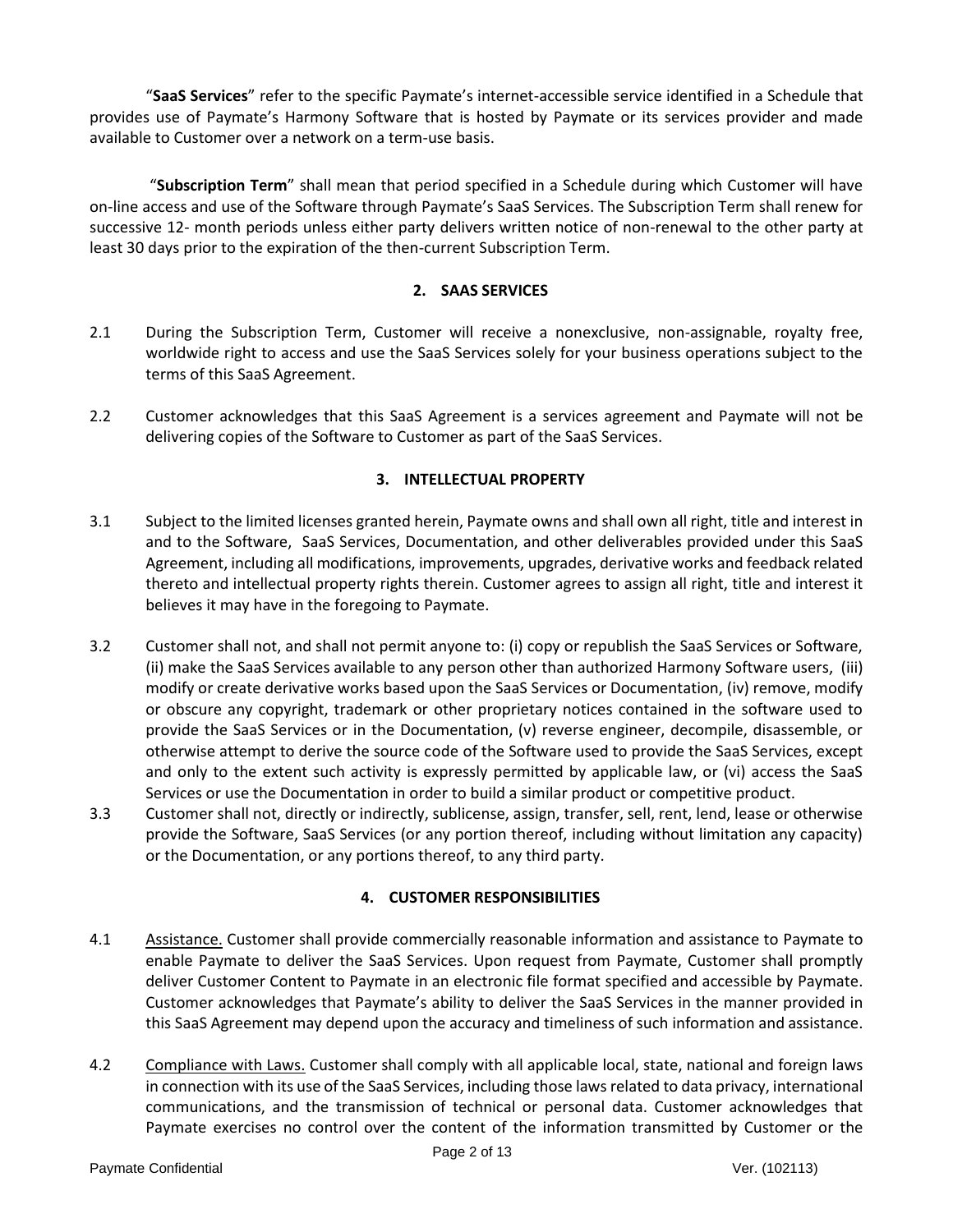Harmony Software users through the SaaS Services. Customer shall not upload, post, reproduce or distribute any information, software or other material protected by copyright, privacy rights, or any other intellectual property right without first obtaining the permission of the owner of such rights.

- 4.3 Unauthorized Use; False Information. Customer shall: (a) notify Paymate immediately of any unauthorized use of any password or user id or any other known or suspected breach of security, (b) report to Paymate immediately and use reasonable efforts to stop any unauthorized use of the SaaS Services that is known or suspected by Customer or any Harmony software user, and (c) not provide false identity information to gain access to or use the SaaS Services.
- 4.4 Administrator Access. Customer shall be solely responsible for the acts and omissions of its Administrator Users. Paymate shall not be liable for any loss of data or functionality caused directly or indirectly by the Administrator Users.
- 4.5 Customer Input. Customer is solely responsible for collecting, inputting and updating all Customer Content stored on the Host, and for ensuring that the Customer Content does not (i) include anything that actually or potentially infringes or misappropriates the copyright, trade secret, trademark or other intellectual property right of any third party, or (ii) contain anything that is obscene, defamatory, harassing, offensive or malicious. Customer shall: (i) notify Paymate immediately of any unauthorized use of any password or user id or any other known or suspected breach of security, (ii) report to Paymate immediately and use reasonable efforts to stop any unauthorized use of the Service that is known or suspected by Customer or any Harmony software user, and (iii) not provide false identity information to gain access to or use the Service.
- 4.6 License from Customer. Subject to the terms and conditions of this SaaS Agreement, Customer shall grant to Paymate a limited, non-exclusive and non-transferable license, to copy, store, configure, perform, display and transmit Customer Content solely as necessary to provide the SaaS Services to Customer.
- 4.7 Ownership and Restrictions. Customer retains ownership and intellectual property rights in and to its Customer Content. Paymate shall retain all ownership and intellectual property rights to the SaaS Services, Software, and anything developed and delivered under this SaaS Agreement. Third party software or technology that may be appropriate or necessary for use with some Paymate programs is specified in the Documentation or ordering document as applicable, and such Third party suppliers retain ownership and intellectual property rights over any software or technology that they may provide. Customer's right to use such third party software or technology is governed by the terms of the third party technology license agreement and not under this SaaS Agreement.
- 4.8 Suggestions. Paymate shall have a royalty-free, worldwide, irrevocable, perpetual license to use and incorporate into the SaaS Services any suggestions, enhancement requests, recommendation or other feedback provided by Customer, including Users, relating to the operation of the SaaS Services.

# **5. ORDERS AND PAYMENT**

5.1 Orders. Customer shall order SaaS Services pursuant to a Schedule. All services acquired by Customer shall be governed exclusively by this SaaS Agreement and the applicable Schedule. In the event of a conflict between the terms of a Schedule and this SaaS Agreement, the terms of the Schedule shall take precedence.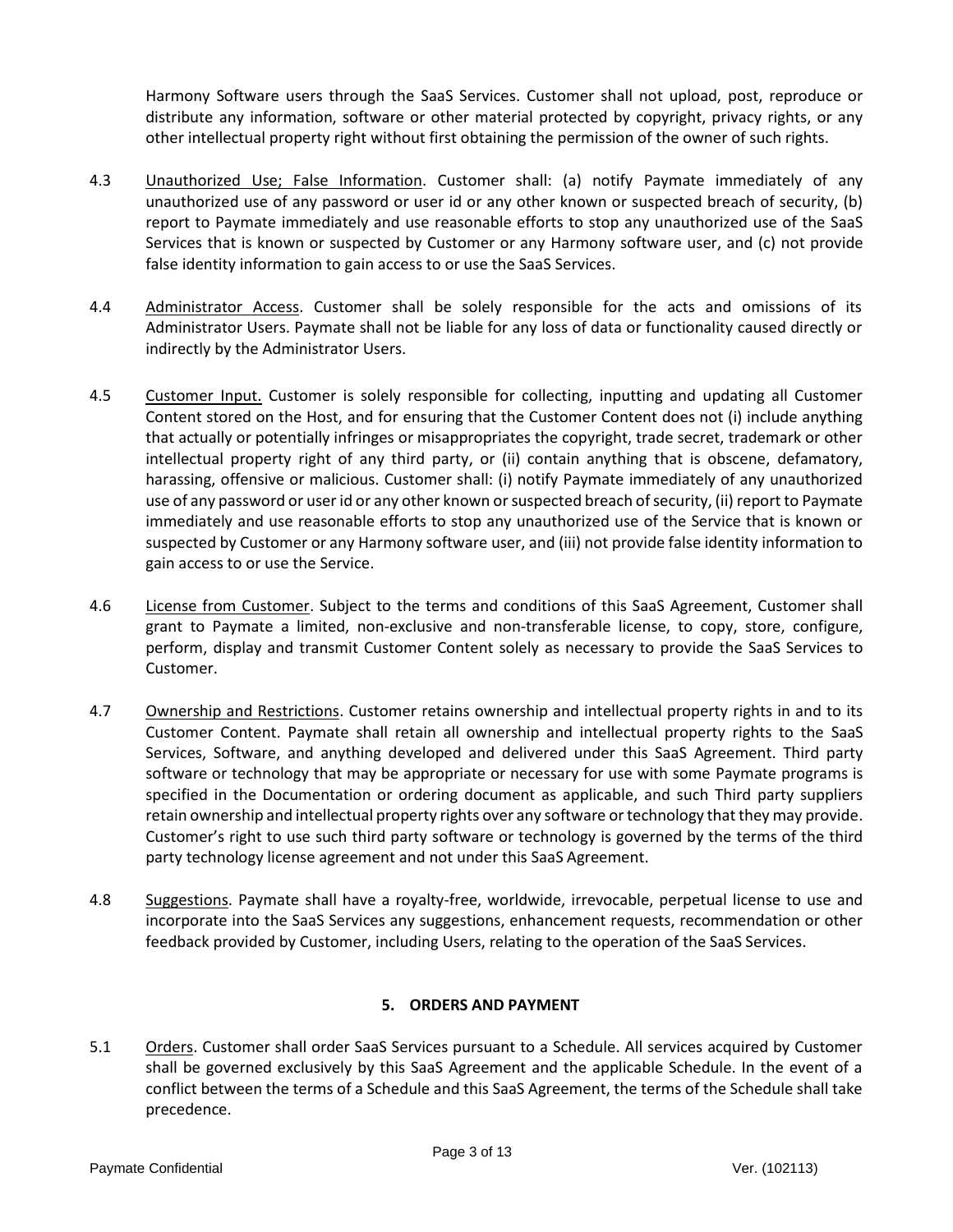- 5.2 Invoicing and Payment. Unless otherwise provided in the Schedule, Paymate shall invoice Customer for all fees on the Schedule A effective date. Customer shall prepay all undisputed invoices. Except as expressly provided by Paymate otherwise, fees are non-refundable.
- 5.3 Expenses. Customer will reimburse Paymate for its reasonable, out-of-pocket travel and related expenses incurred in performing the Other Services. Paymate shall notify Customer prior to incurring any such expense. Paymate shall comply with Customer's travel and expense policy if made available to Paymate prior to the required travel.
- 5.4 Taxes. Paymate shall bill Customer for applicable taxes as a separate line item on each invoice. Customer shall be responsible for payment of all applicable taxes or similar charges relating to Customer's purchase and use of the services.

# **6. TERM AND TERMINATION**

- 6.1 Term of SaaS Agreement. The term of this SaaS Agreement shall begin on the Effective Date and shall continue until expiration of the Subscription Term or terminated by either party as outlined in this Section.
- 6.2 Termination. Either party may terminate this SaaS Agreement immediately upon a material breach by the other party that has not been cured within thirty (30) days after receipt of notice of such breach.
- 6.3 Suspension for Non-Payment. Paymate reserves the right to suspend delivery of the SaaS Services if Customer fails to timely pay any undisputed amounts due to Paymate under this SaaS Agreement, but only after Paymate notifies Customer of such failure and such failure continues for fifteen (15) days. Suspension of the SaaS Services shall not release Customer of its payment obligations under this SaaS Agreement. Customer agrees that Paymate shall not be liable to Customer or to any third party for any liabilities, claims or expenses arising from or relating to suspension of the SaaS Services resulting from Customer's non-payment.
- 6.4 Suspension for Ongoing Harm. Paymate reserves the right to suspend delivery of the SaaS Services if Paymate reasonably concludes that Customer or any Harmony software user's use of the SaaS Services is causing immediate and ongoing harm to Paymate or others. In the extraordinary case that Paymate must suspend delivery of the SaaS Services, Paymate shall immediately notify Customer of the suspension and the parties shall diligently attempt to resolve the issue. Paymate shall not be liable to Customer or to any third party for any liabilities, claims or expenses arising from or relating to any suspension of the SaaS Services in accordance with this Section 6.4. Nothing in this Section 6.4 will limit Paymate's rights under Section 6.5 below.
- 6.5 Effect of Termination.
	- (a) Upon termination of this SaaS Agreement or expiration of the Subscription Term, Paymate shall immediately cease providing the SaaS Services and all usage rights granted under this SaaS Agreement shall terminate.
	- (b) If Paymate terminates this SaaS Agreement due to a breach by Customer, then Customer shall immediately pay to Paymate all amounts then due under this SaaS Agreement and to become due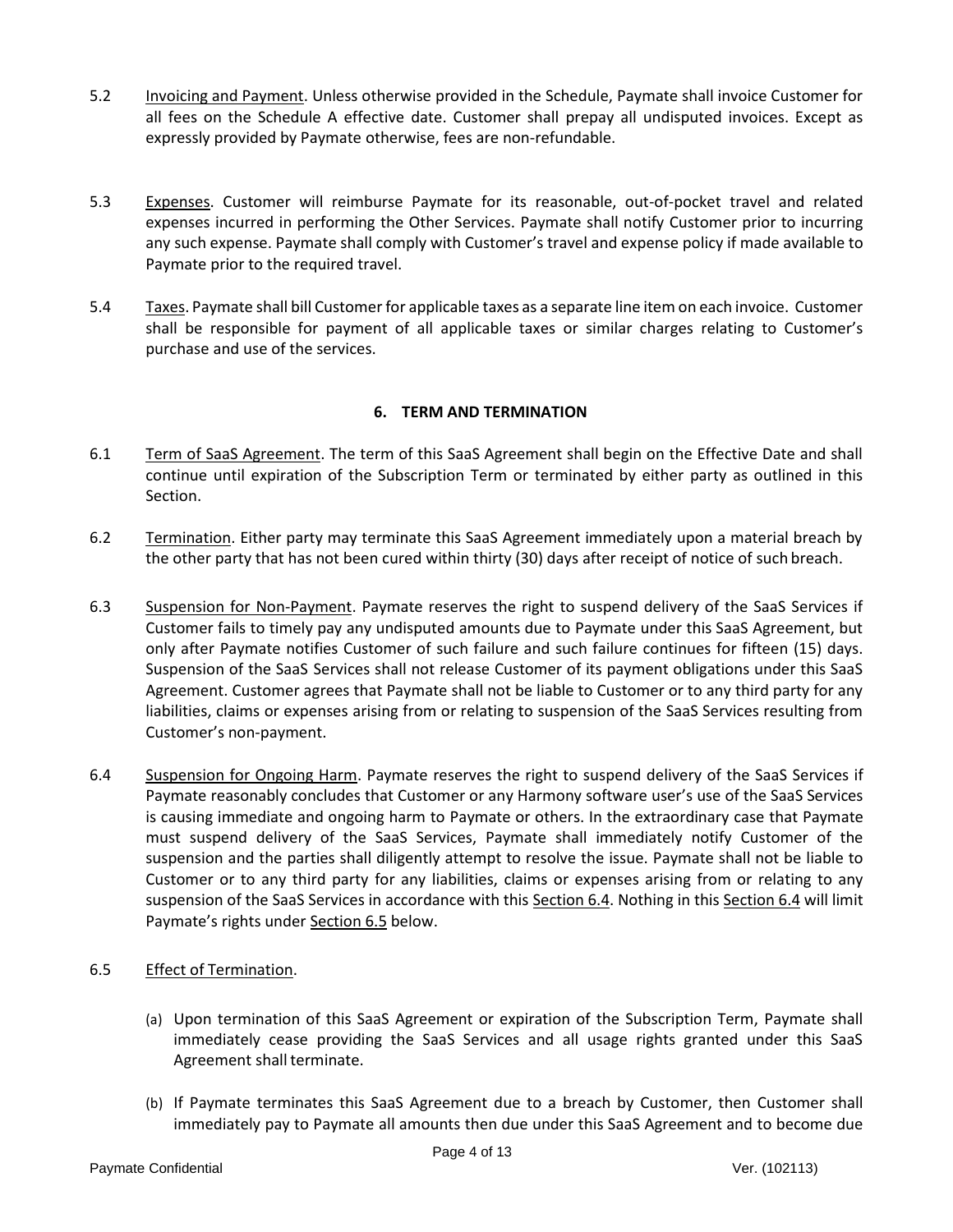during the remaining term of this SaaS Agreement, but for such termination. If Customer terminates this SaaS Agreement due to a breach by Paymate, then Paymate shall immediately repay to Customer all pre-paid amounts for any unperformed SaaS Services scheduled to be delivered after the termination date.

(c) Upon termination of this SaaS Agreement and upon subsequent written request by the disclosing party, the receiving party of tangible Confidential Information shall immediately return such information or destroy such information and provide written certification of such destruction, provided that the receiving party may permit its legal counsel to retain one archival copy of such information in the event of a subsequent dispute between the parties.

## **7. SERVICE LEVEL AGREEMENT**

7.1 The Service Level SaaS Agreement ("**SLA**") for the SaaS Services is set forth in Schedule C – Service Level Agreement hereto. The SLA sets forth Customer's sole remedies for availability or quality of the SaaS Services including any failure to meet any guarantee set forth in the SLA.

# **8. WARRANTIES**

- 8.1 Warranty. Paymate represents and warrants that it will provide the SaaS Services in a professional manner consistent with general industry standards. For any breach of a warranty, Customer's exclusive remedy shall be as provided in this section.
- 8.2 PAYMATE WARRANTS THAT THE SAAS SERVICES WILL PERFORM IN ALL MATERIAL RESPECTS IN ACCORDANCE WITH THE DOCUMENTATION. PAYMATE DOES NOT GUARANTEE THAT THE SAAS SERVICES WILL BE PERFORMED ERROR-FREE OR UNINTERRUPTED, OR THAT PAYMATE WILL CORRECT ALL SAAS SERVICES ERRORS. CUSTOMER ACKNOWLEDGES THAT PAYMATE DOES NOT CONTROL THE TRANSFER OF DATA OVER COMMUNICATIONS FACILITIES, INCLUDING THE INTERNET, AND THAT THE SAAS SERVICE MAY BE SUBJECT TO LIMITATIONS, DELAYS, AND OTHER PROBLEMS INHERENT IN THE USE OF SUCH COMMUNICATIONS FACILITIES. THIS SECTION SETS FORTH THE SOLE AND EXCLUSIVE WARRANTY GIVEN BY PAYMATE (EXPRESS OR IMPLIED) WITH RESPECT TO THE SUBJECT MATTER OF THIS SAAS AGREEMENT. NEITHER PAYMATE NOR ANY OF ITS LICENSORS OR OTHER SUPPLIERS WARRANT OR GUARANTEE THAT THE OPERATION OF THE SUBSCRIPTION SERVICE WILL BE UNINTERRUPTED, VIRUS-FREE OR ERROR-FREE, NOR SHALL PAYMATE OR ANY OF ITS SERVICE PROVIDERS BE LIABLE FOR UNAUTHORIZED ALTERATION, THEFT OR DESTRUCTION OF CUSTOMER'S OR ANY USER'S DATA, FILES, OR PROGRAMS.
- 8.3 The Customer shall be solely responsible for the determination of how to use the SaaS Services and/or the Software and its appropriateness for any intended usage. Furthermore, the Customer shall be solely responsible for the results actually achieved from the use of the SaaS Services and/or the Software. THE CUSTOMER IS ADVISED TO TEST THE SAAS SERVICES AND/OR SOFTWARE THOROUGHLY BEFORE USE FOR CUSTOMER'S PARTICULAR PURPOSE.
- 8.4 PAYMATE DISCLAIMS ALL OTHER WARRANTIES, EITHER EXPRESS OR IMPLIED INCLUDING BUT NOT LIMITED TO IMPLIED WARRANTIES OF MERCHANTABILITY, FITNESS FOR A PARTICULAR PURPOSE, AND NON-INFRINGMENT OF THIRD PARTY RIGHTS WITH RESPECT TO THE LICENSED SOFTWARE, WRITTEN MATERIALS, OR LICENSED SOFTWARE TRANSFER MEDIA.

# **9. LIMITATIONS OF LIABILITY**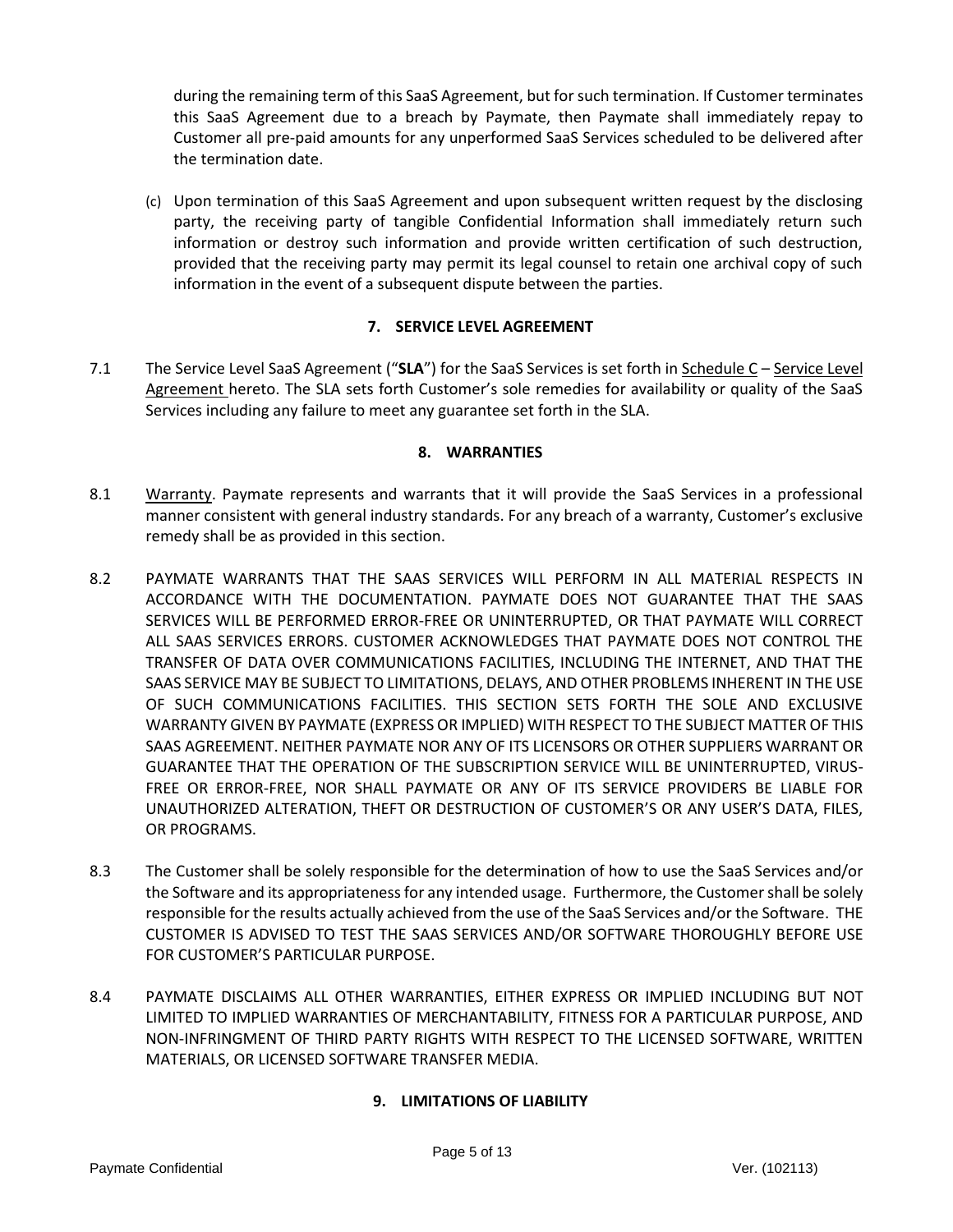- 9.1 NEITHER PARTY, NOR ANY LICENSOR, SUPPLIER, RE-SELLER OR OTHER REPRESENTATIVE OF PAYMATE, SHALL BE LIABLE FOR INDIRECT, INCIDENTAL, SPECIAL OR CONSEQUENTIAL DAMAGES, INCLUDING, WITHOUT LIMITATION, DAMAGES FOR LOST BUSINESS, PROFITS, DATA OR USE OF ANY SERVICE, INCURRED BY EITHER PARTY OR ANY THIRD PARTY IN CONNECTION WITH THIS SAAS AGREEMENT, REGARDLESS OF THE NATURE OF THE CLAIM (INCLUDING NEGLIGENCE), EVEN IF FORESEEABLE OR THE OTHER PARTY HAS BEEN ADVISED OF THE POSSIBILITY OF SUCH DAMAGES. PAYMATE'S AGGREGATE LIABILITY FOR DAMAGES UNDER THIS SAAS AGREEMENT, REGARDLESS OF THE NATURE OF THE CLAIM (INCLUDING NEGLIGENCE), SHALL NOT EXCEED THE FEES PAID OR PAYABLE BY CUSTOMER UNDER THIS SAAS AGREEMENT DURING THE 12 MONTHS PRECEDING THE DATE THE CLAIM AROSE.
- 9.2 The foregoing limitations shall not apply to the parties' obligations (or any breach thereof) under Sections entitled "Intellectual Property", "Indemnification", "Personal Data" or "Confidentiality".

## **10. INDEMNIFICATION**

- 10.1 Indemnification by Paymate. If a third party makes a claim against Customer that the SaaS Services infringes any patent, copyright or trademark, or misappropriates any trade secret, or that Paymate's negligence or willful misconduct has caused bodily injury or death, Paymate shall defend Customer and its directors, officers and employees against the claim at Paymate's expense and Paymate shall pay all losses, damages and expenses (including reasonable attorneys' fees) finally awarded against such parties or agreed to in a written settlement agreement signed by Paymate, to the extent arising from the claim. Paymate shall have no liability for any claim based on (a) the Customer Content, (b) modification of the SaaS Services not authorized by Paymate, or (c) use of the SaaS Services other than in accordance with the Documentation and this SaaS Agreement. Paymate may, at its sole option and expense, procure for Customer the right to continue use of the SaaS Services, modify the SaaS Services in a manner that does not materially impair the functionality, or terminate the Subscription Term and repay to Customer any amount paid by Customer with respect to the Subscription Term following the termination date.
- 10.2 Indemnification by Customer. Customer shall fully indemnify and defend Paymate and any licensor, supplier, re-seller or other representative of Paymate, at the Customer's expense, against any claims from third parties: 1) resulting from Customer's use of the SaaS Services or Software; or 2) arising from the Customer's or other authorized Harmony Software user's failure to comply with the terms of this SaaS Agreement. If a third party makes a claim against Paymate that the Customer Content infringes any patent, copyright or trademark, or misappropriates any trade secret, Customer shall fully defend Paymate and its directors, officers and employees against the claim at Customer's expense and Customer shall pay all losses, damages and expenses (including reasonable attorneys' fees) finally awarded against such parties or agreed to in a written settlement agreement signed by Customer, to the extent arising from the claim.
- 10.3 Conditions for Indemnification. A party seeking indemnification under this section shall (a) promptly notify the other party of the claim, (b) give the other party sole control of the defense and settlement of the claim, and (c) provide, at the other party's expense for out-of-pocket expenses, the assistance, information and authority reasonably requested by the other party in the defense and settlement of the claim.

## **11. CONFIDENTIALITY**

11.1 Definition. "**Confidential Information**" means any information disclosed by a party to the other party, directly or indirectly, which, (a) if in written, graphic, machine-readable or other tangible form, is marked as "confidential" or "proprietary," (b) if disclosed orally or by demonstration, is identified at the time of initial disclosure as confidential and is confirmed in writing to the receiving party to be "confidential" or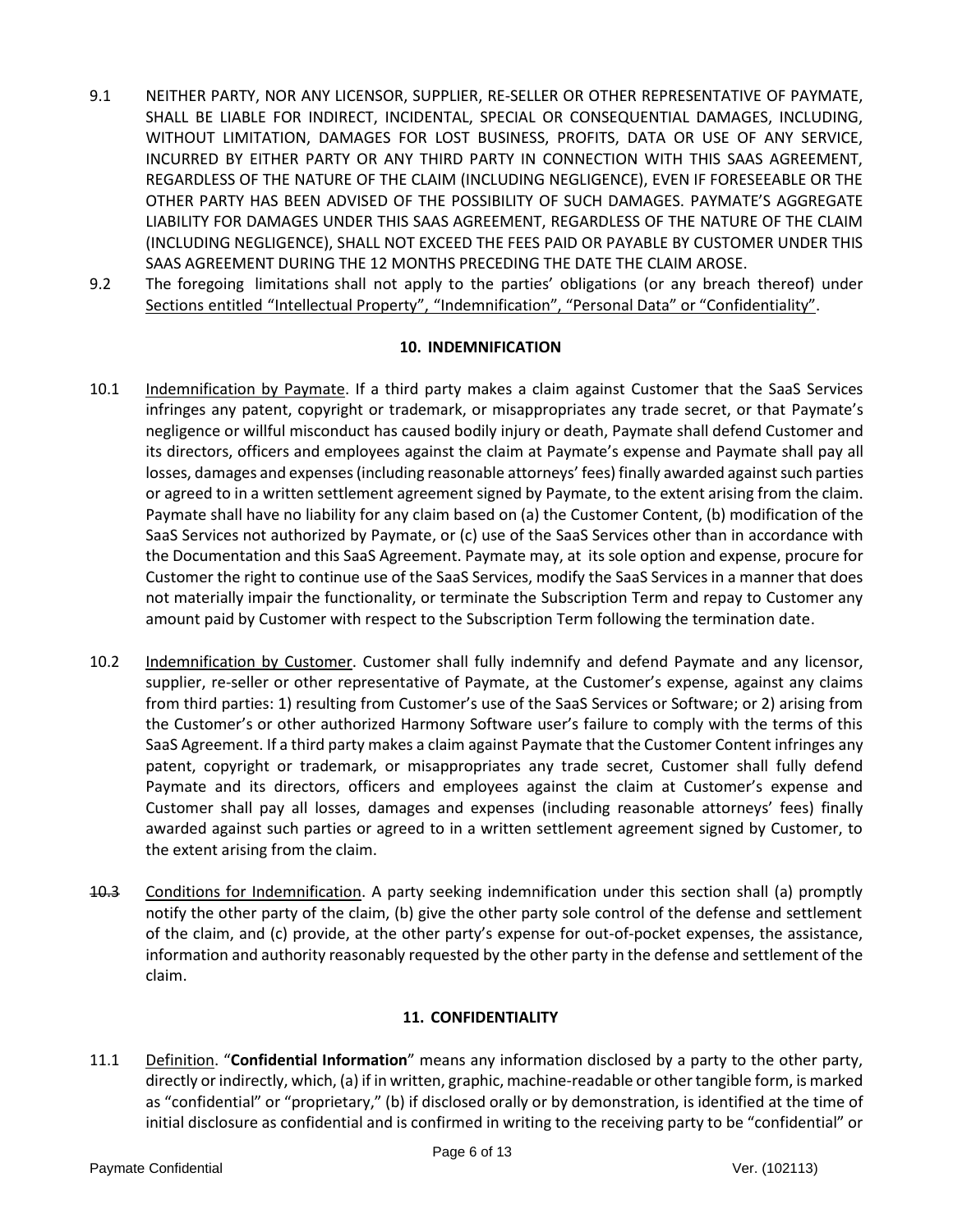"proprietary" within 30 days of such disclosure, (c) is specifically deemed to be confidential by the terms of this SaaS Agreement, or (d) reasonably appears to be confidential or proprietary because of the circumstances of disclosure and the nature of the information itself. Confidential Information will also include information disclosed by third parties to a disclosing party under an obligation of confidentiality. Subject to the display of Customer Content as contemplated by this SaaS Agreement, Customer Content is deemed Confidential Information of Customer. Customer acknowledges that the SaaS Services, Software and Documentation, including any and all software functionality and source code, are deemed Confidential Information of Paymate.

- 11.2 Confidentiality. Each party shall treat as confidential all Confidential Information of the other party, shall not use such Confidential Information except to exercise its rights and perform its obligations under this SaaS Agreement, and shall not disclose such Confidential Information to any third party. Without limiting the foregoing, each party shall use at least the same degree of care, but not less than a reasonable degree of care, it uses to prevent the disclosure of its own confidential information to prevent the disclosure of Confidential Information of the other party. Each party shall promptly notify the other party of any actual or suspected misuse or unauthorized disclosure of the other party's Confidential Information. Neither party shall reverse engineer, disassemble or decompile any prototypes, software or other tangible objects which embody the other party's Confidential Information and which are provided to the party hereunder. Each party may disclose Confidential Information of the other party on a need-to-know basis to its contractors who are subject to confidentiality agreements requiring them to maintain such information in confidence and use it only to facilitate the performance of their services on behalf of the receiving party. The terms of this section shall survive termination of this SaaS Agreement.
- 11.3 Exceptions. Confidential Information excludes information that: (a) is known publicly at the time of the disclosure or becomes known publicly after disclosure through no fault of the receiving party, (b) is known to the receiving party, without restriction, at the time of disclosure or becomes known to the receiving party, without restriction, from a source other than the disclosing party not bound by confidentiality obligations to the disclosing party, or (c) is independently developed by the receiving party without use of the Confidential Information as demonstrated by the written records of the receiving party. The receiving party may disclose Confidential Information of the other party to the extent such disclosure is required by law or order of a court or other governmental authority, provided that the receiving party shall use reasonable efforts to promptly notify the other party prior to such disclosure to enable the disclosing party to seek a protective order or otherwise prevent or restrict such disclosure. Each party may disclose the existence of this SaaS Agreement and the relationship of the parties, but agrees that the specific terms of this SaaS Agreement will be treated as Confidential Information; provided, however, that each party may disclose the terms of this SaaS Agreement to those with a need to know and under a duty of confidentiality such as accountants, lawyers, bankers and investors.

## **12. PERSONAL DATA**

12.1 Personal Data. Customer hereby acknowledges and agrees that Paymate's performance of this SaaS Agreement may require Paymate to process, transmit and/or store Customer personal data or the other personal data such as that relating to Customer's employees or affiliates ("Personal Data"). By submitting Personal Data to Paymate, Customer agrees that Paymate and its authorized third party suppliers may process, transmit and/or store Personal Data only to the extent necessary for, and for the sole purpose of, enabling Paymate to perform its obligations to under this SaaS Agreement, which may include data migration, maintenance or troubleshooting services. Customer agrees to obtain all necessary consents and make all necessary disclosures before providing any Personal Data to Paymate. Customer further confirms that Customer is solely responsible for any Personal Data that may be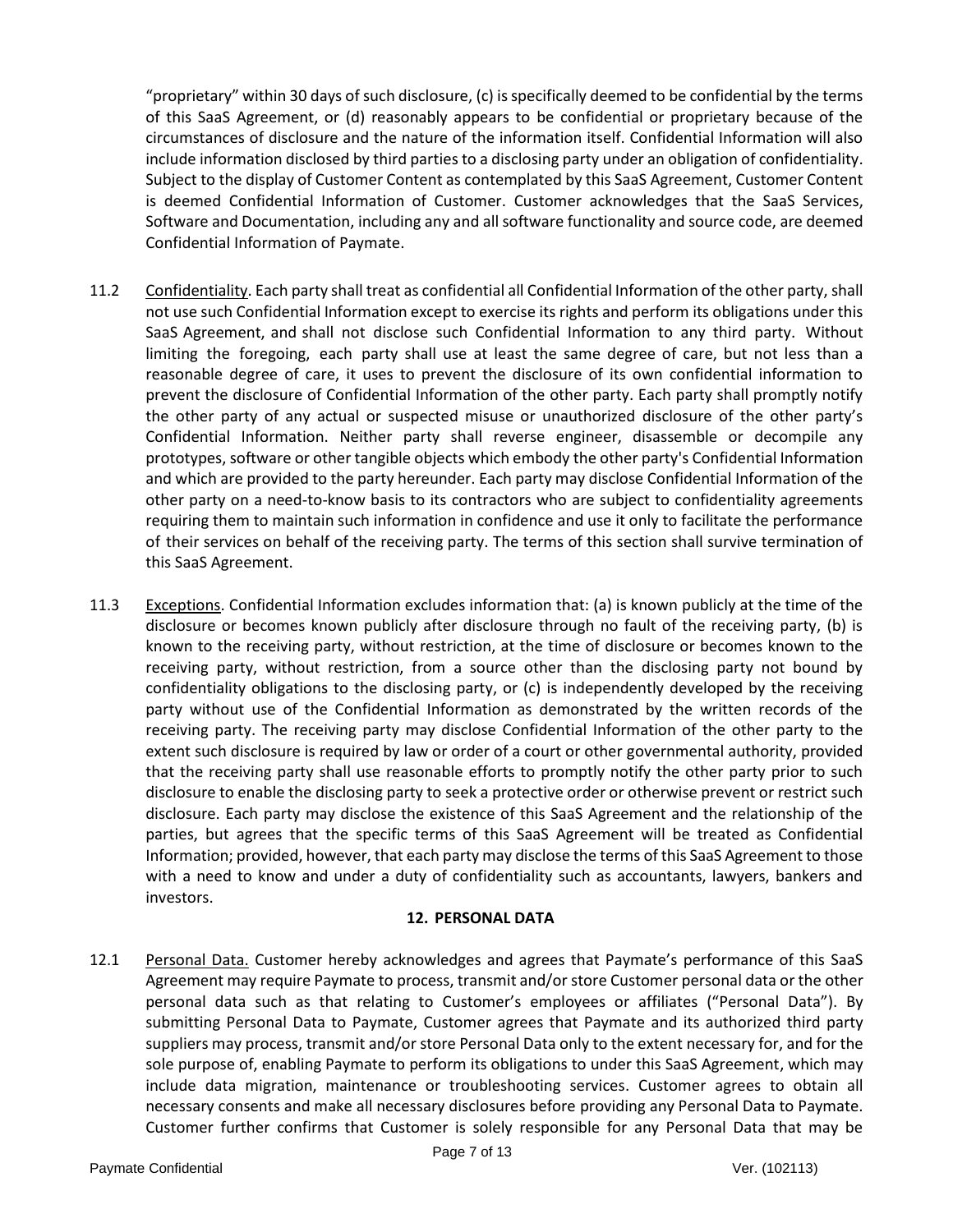contained in Customer Content, including any information which an authorized Harmony Software user may share with third parties on Customer's behalf. Customer is solely responsible for determining the purposes and means of processing Personal Data by Paymate under this Agreement, including that such processing according to Customer's instructions will not place Paymate in breach of applicable data protection laws. Prior to processing, Customer will inform Paymate of any special categories of data contained within the Personal Data and any restrictions or special requirements in the processing of such special categories of data, including any cross border transfer restrictions. Customer is responsible for ensuring that the Software and SaaS Services meets such restrictions or special requirements prior to providing the Personal Data to Paymate for processing. Paymate will process any Personal Data that meets the requirements set forth in this Section according to the terms of this SaaS Agreement.

## **13. GENERAL PROVISIONS**

- 13.1 Non-Exclusive Service. Customer acknowledges that SaaS Services is provided on a non-exclusive basis. Nothing shall be deemed to prevent or restrict Paymate's ability to provide the SaaS Services or other technology, including any features or functionality first developed for Customer, to other parties.
- 13.2 Assignment. Neither party may assign this SaaS Agreement or any right under this SaaS Agreement, without the consent of the other party, which consent shall not be unreasonably withheld or delayed; provided however, that either party may assign this SaaS Agreement to an acquirer of all or substantially all of the business of such party to which this SaaS Agreement relates, whether by merger, asset sale or otherwise. This SaaS Agreement shall be binding upon and inure to the benefit of the parties' successors and permitted assigns. Either party may employ subcontractors in performing its duties under this SaaS Agreement, provided, however, that such party shall not be relieved of any obligation under this SaaS Agreement.
- 13.3 Notices. Except as otherwise permitted in this SaaS Agreement, notices under this SaaS Agreement shall be in writing and shall be deemed to have been given (a) five (5) business days after mailing if sent by registered or certified mail, (b) when transmitted if sent electronically or by facsimile, provided that a copy of the notice is promptly sent by another means specified in this section, or (c) when delivered if delivered personally or sent by express courier service. All notices shall be sent to the other party at the address set forth in Schedule A of this SaaS Agreement.
- 13.4 Force Majeure. Each party will be excused from performance for any period during which, and to the extent that, such party or any subcontractor is prevented from performing any obligation or service, in whole or in part, as a result of causes beyond its reasonable control, and without its fault or negligence, including without limitation, acts of God, strikes, lockouts, riots, acts of terrorism or war, epidemics, communication line failures, and power failures.
- 13.5 Waiver. No waiver shall be effective unless it is in writing and signed by the waiving party. The waiver by either party of any breach of this SaaS Agreement shall not constitute a waiver of any other or subsequent breach.
- 13.6 Severability. If any term of this SaaS Agreement is held to be invalid or unenforceable, that term shall be reformed to achieve as nearly as possible the same effect as the original term, and the remainder of this SaaS Agreement shall remain in full force.
- 13.7 Entire SaaS Agreement. This SaaS Agreement (including all Schedules) contains the entire agreement of the parties and supersedes all previous oral and written communications by the parties, concerning the subject matter of this SaaS Agreement. This SaaS Agreement may be amended solely in a writing signed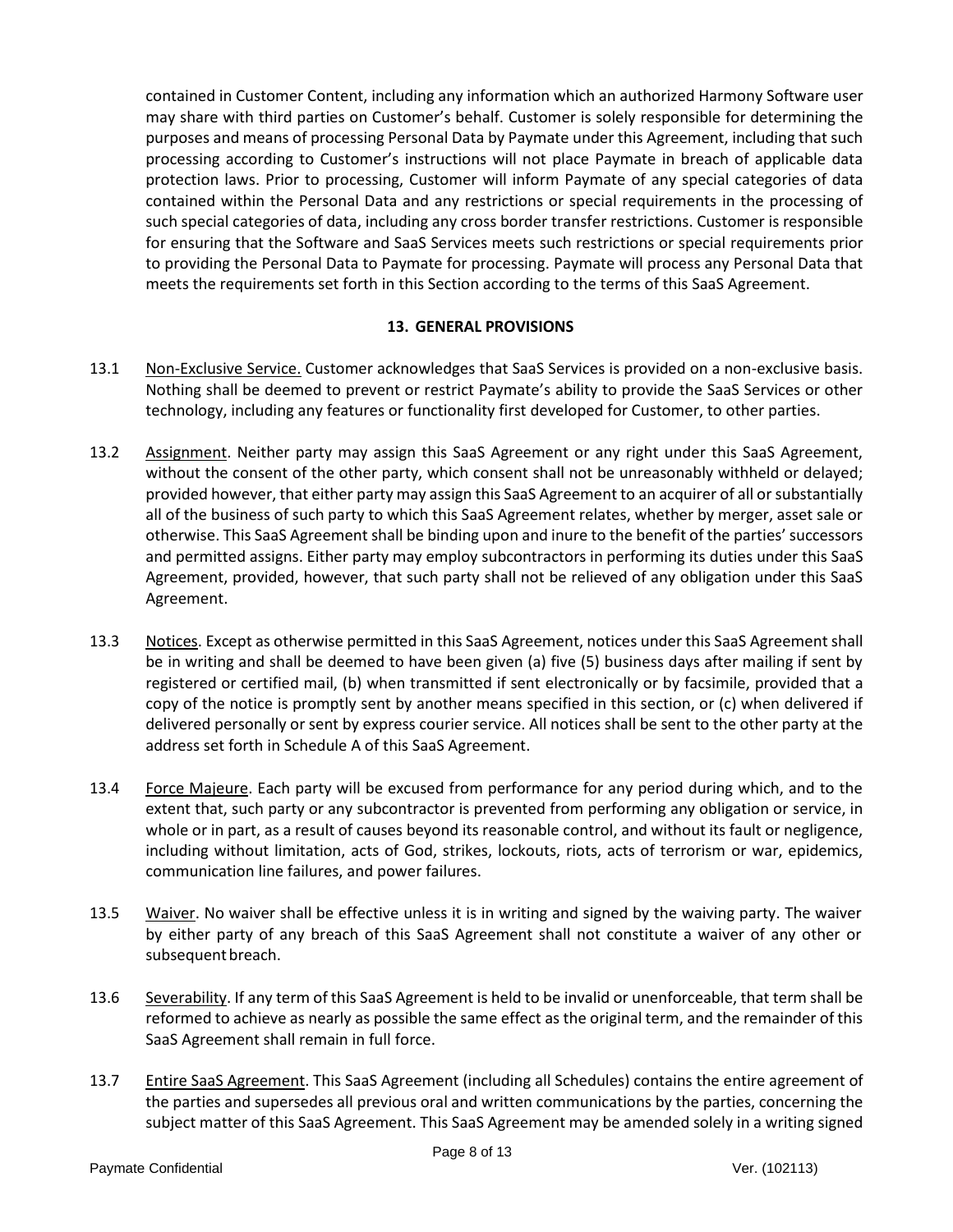by both parties. Standard or printed terms contained in any purchase order or sales confirmation are deemed rejected and shall be void unless specifically accepted in writing by the party against whom their enforcement is sought; mere commencement of work or payment against such forms shall not be deemed acceptance of the terms.

- 13.8 Survival. Sections 3, 6, and 8 through 13 of this SaaS Agreement shall survive the expiration or termination of this SaaS Agreement for any reason.
- 13.9 Publicity. Customer agrees that Paymate may include Customer's name and logo in its customer lists and on its website. Upon signing, Paymate may issue a high-level press release announcing the relationship and the manner in which Customer will use the Paymate solution. Paymate shall coordinate its efforts with appropriate communications personnel in Customer's organization to secure approval of the press release if requested by Customer.
- 13.10 No Third Party Beneficiaries. This SaaS Agreement is an agreement between the parties, and confers no rights upon either party's employees, agents, contractors, partners of customers or upon any other person orentity.
- 13.11 Independent Contractor. The parties have the status of independent contractors, and nothing in this SaaS Agreement nor the conduct of the parties will be deemed to place the parties in any other relationship. Except as provided in this SaaS Agreement, neither party shall be responsible for the acts or omissions of the other party or the other party's personnel.
- 13.12 Statistical Information. Paymate may anonymously compile statistical information related to the performance of the Services for purposes of improving the SaaS service, provided that such information does not identify Customer's data or include Customer's name.
- 13.13 Governing Law. This SaaS Agreement shall be governed by the laws of the Province of Ontario. All disputes hereunder shall be resolved in the applicable provincial or federal courts of Ontario. The parties consent to the jurisdiction of such courts, agree to accept service of process by mail, and waive any jurisdictional or venue defenses otherwise available.
- 13.14 Dispute Resolution. Customer's satisfaction is an important objective to Paymate in performing its obligations under this SaaS Agreement. Except with respect to intellectual property rights, if a dispute arises between the parties relating to the interpretation or performance of this SaaS Agreement or the grounds for the termination hereof, the parties agree to hold a meeting within fifteen (15) days of written request by either party, attended by individuals with decision-making authority, regarding the dispute, to attempt in good faith to negotiate a resolution of the dispute prior to pursuing other available remedies. If, within 15 days after such meeting, the parties have not succeeded in resolving the dispute, either party may protect its interests by any lawful means available toit.
- 13.15 Signatures. This SaaS Agreement may be executed in multiple counterparts, each of which when executed will be an original, and all of which, when taken together, will constitute one agreement. Delivery of an executed counterpart of a signature page of this SaaS Agreement by facsimile or other electronic transmission (including via pdf) will be effective as delivery of a manually executed counterpart.
- 13.16 Headings. The paragraph and subparagraph headings contained in this SaaS Agreement are for convenience and reference only. They are not intended to define or limit the scope of any provisions of this SaaS Agreement.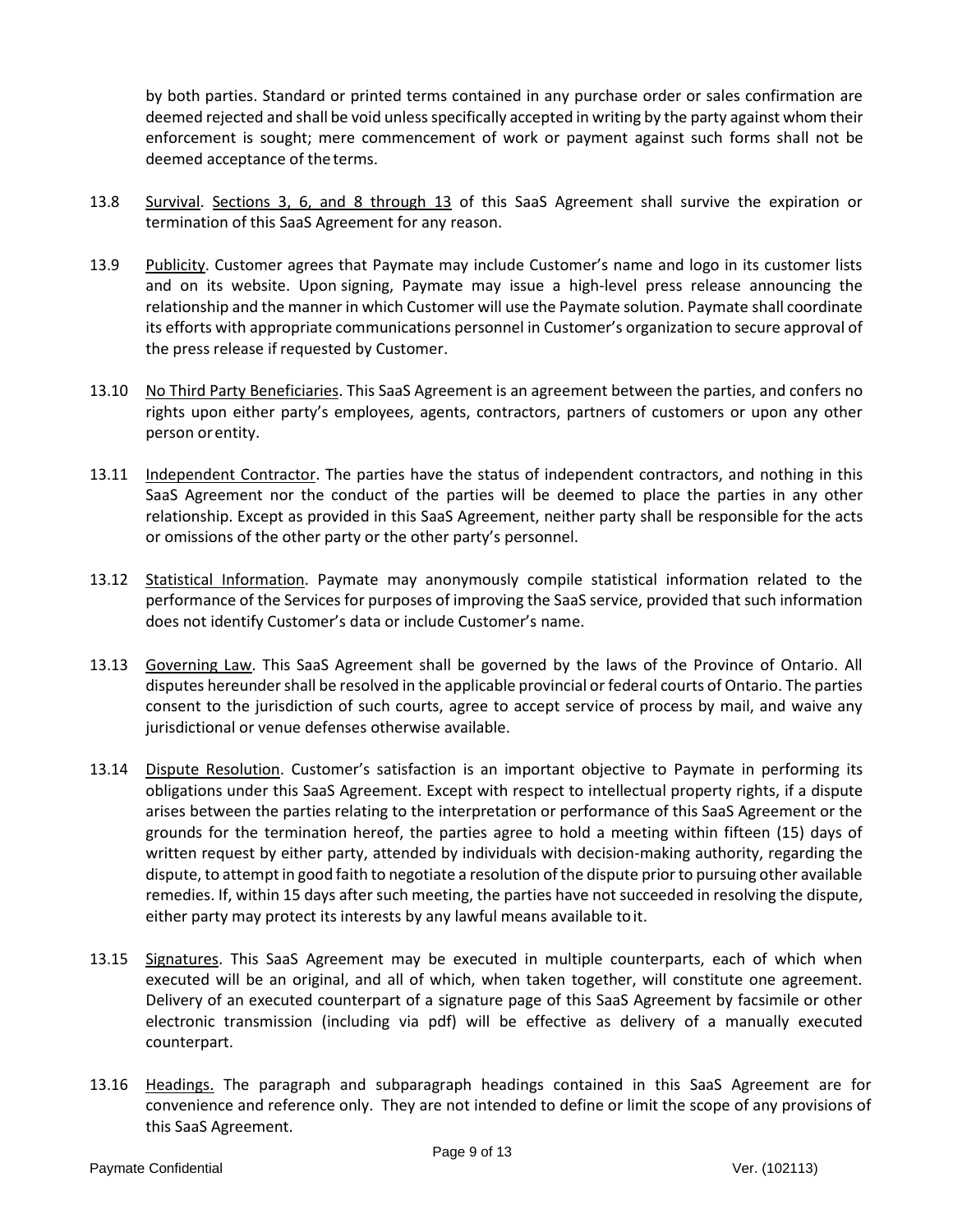**Schedule A – Pricing for Scheduled SaaS Service**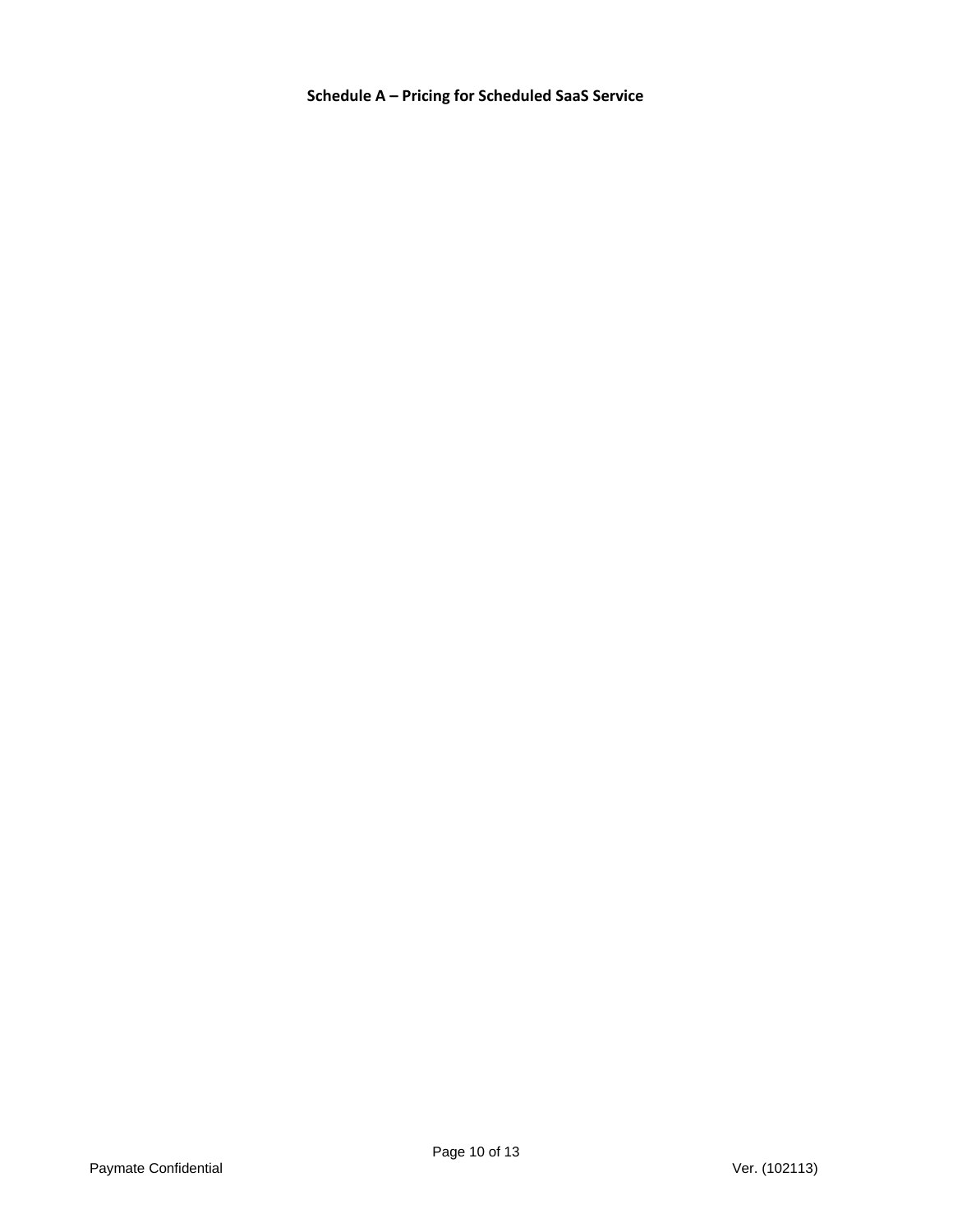#### **Schedule B - Support and Maintenance Services**

#### **1. Support and Maintenance Services**

Support and Maintenance Services are included in the SaaS Service subscription in Schedule A and entitles Customer to the following:

- (a) Telephone or electronic support to help Customer locate and correct problems with the Software.
- (b) Bug fixes and code corrections to correct Software malfunctions to bring such Software into substantial conformity with the operating specifications.
- (c) All extensions, enhancements, and other changes that Paymate, at its sole discretion, makes or adds to the Software and which Paymate furnishes, without charge, to all other Subscribers of the SaaS Service.
- (d) Up to five (5) dedicated contacts designated by Customer in writing that will have access to support services.

## **2. Response and Resolution Goals**

- "Business Hours" means 9 am-6pm EST, Monday through Friday, excluding statutory holidays.
- "Fix" means the repair or replacement of Software component to remedy the Problem.
- "Problem" means a defect in Software as defined in Paymate's standard Software specification that significantly degrades such Software.
- "Respond" means acknowledgement of Problem received containing assigned support engineer name, date and time assigned, and severity assignment.
- "Workaround" means a change in the procedures followed or data supplied by Customer to avoid a Problem without substantially impairing Customer's use of the Software.

| <b>Problem Severity</b>                                                                                                                                                                                                                                                                             | <b>Response Goals</b>                                                 | <b>Resolution Goals</b>                                                                                                                                                                                                                                                                                                                                                                                                                                            |
|-----------------------------------------------------------------------------------------------------------------------------------------------------------------------------------------------------------------------------------------------------------------------------------------------------|-----------------------------------------------------------------------|--------------------------------------------------------------------------------------------------------------------------------------------------------------------------------------------------------------------------------------------------------------------------------------------------------------------------------------------------------------------------------------------------------------------------------------------------------------------|
| The production system is creating<br>1.<br>a significant impact to the<br>Customer's business function<br>preventing that function from<br>being executed.                                                                                                                                          | Paymate will<br>Respond within<br>two (2) Business<br>Hours.          | Upon confirmation of receipt, a Paymate support personnel<br>begins continuous work on the Problem and a customer<br>resource must be available at any time to assist with problem<br>determination. Customer Support will provide reasonable<br>effort for Workaround or Fix within 24 business hours, once<br>the Problem is reproducible or once we have identified the<br>Software defect. Paymate may incorporate Fix in a future<br>release of the Software. |
| The production system or<br>2.<br>application is moderately affected.<br>There is no Workaround currently<br>available or the Workaround is<br>cumbersome to use.                                                                                                                                   | Paymate will<br>Respond within<br>four (4) Business<br>Hours.         | Customer Support will provide reasonable effort for<br>Workaround or Fix within seven (7) Business days, once the<br>Problem is reproducible. Paymate may incorporate Fix in a<br>future release of the Software.                                                                                                                                                                                                                                                  |
| <b>3.</b> The production system or application<br>issue is not critical: no data has been<br>lost and the system has not failed.<br>The issue has been identified and<br>does not hinder normal operation, or<br>the situation may be temporarily<br>circumvented using an available<br>Workaround. | Paymate will<br>Respond within<br>eight (8)<br><b>Business Hours.</b> | Customer Support will provide reasonable effort for<br>Workaround or Fix within ten (10) Business days, once the<br>Problem is reproducible. Paymate may incorporate Fix in a<br>future release of the Software.                                                                                                                                                                                                                                                   |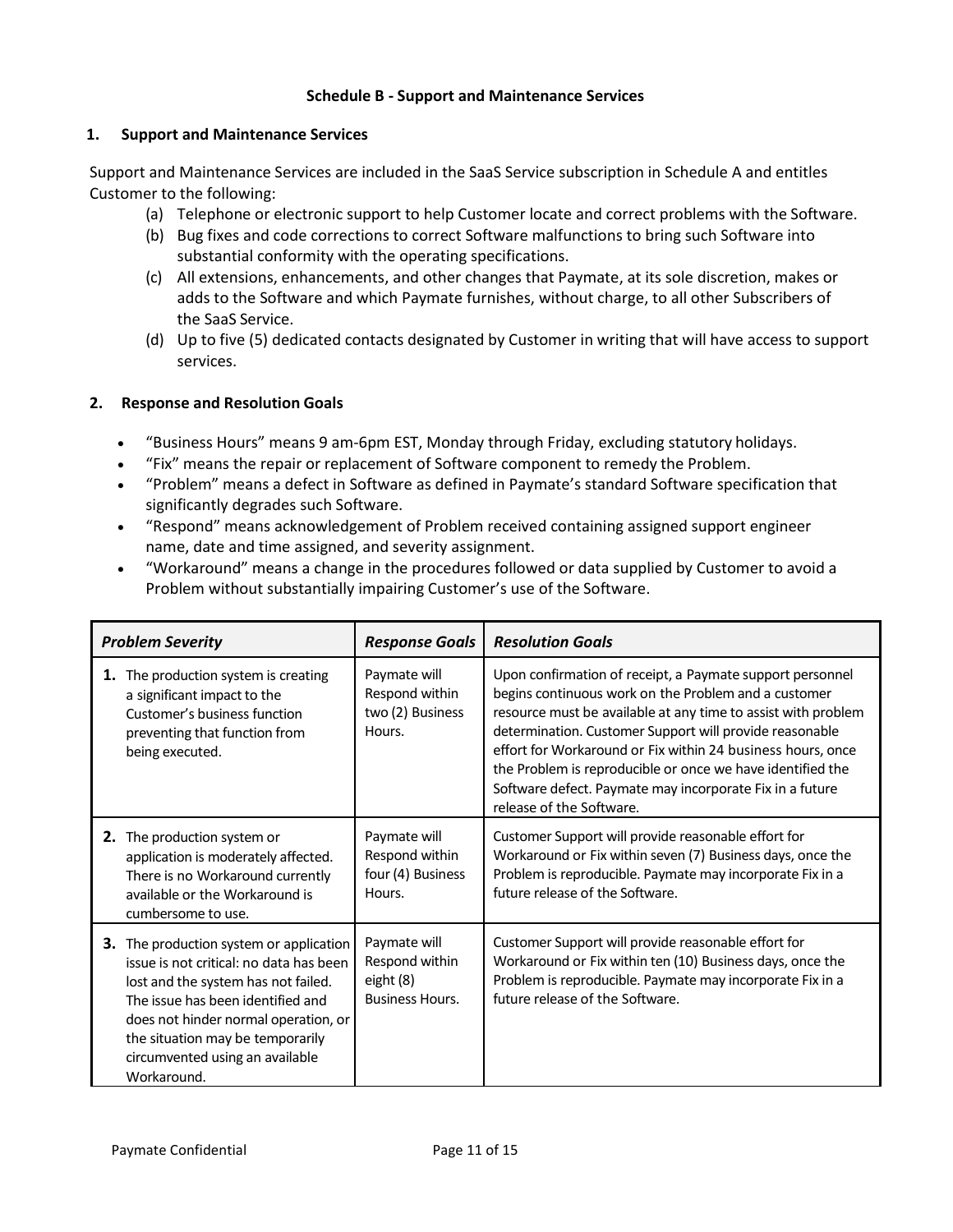| 4. Non-critical issues, general<br>questions, enhancement requests, | Paymate will<br>Respond within | Resolution of Problem may appear in a future release of the<br>Software. |
|---------------------------------------------------------------------|--------------------------------|--------------------------------------------------------------------------|
| or the functionality does not match                                 | 24 Business                    |                                                                          |
| documented specifications.                                          | Hours.                         |                                                                          |

# **3. Accessing Support**

Customer Support offers several ways to resolve any technical difficulties. In addition to online help in the Software, which can be accessed by clicking the "Help" tab when logged into the Software, function-specific help information can also be accessed throughout the Software using the "?" option.

The online support center [\(http://helpdesk.paymatesoftware.com:8081/\)](http://helpdesk.paymatesoftware.com:8081/) is available 24/7 for self-service technical assistance including:

- Downloading software updates and patches, if applicable
- Logging tickets and viewing status of previously submitted tickets
- Viewing updates to supported platforms and hardware
- Accessing product documentation, technical articles, and FAQs

The support email address is [support@paymatesoftware.com.](mailto:support@paymatesoftware.com) The support phone number is 1-866-PAYMATE (1-866-729-6283), extension 1.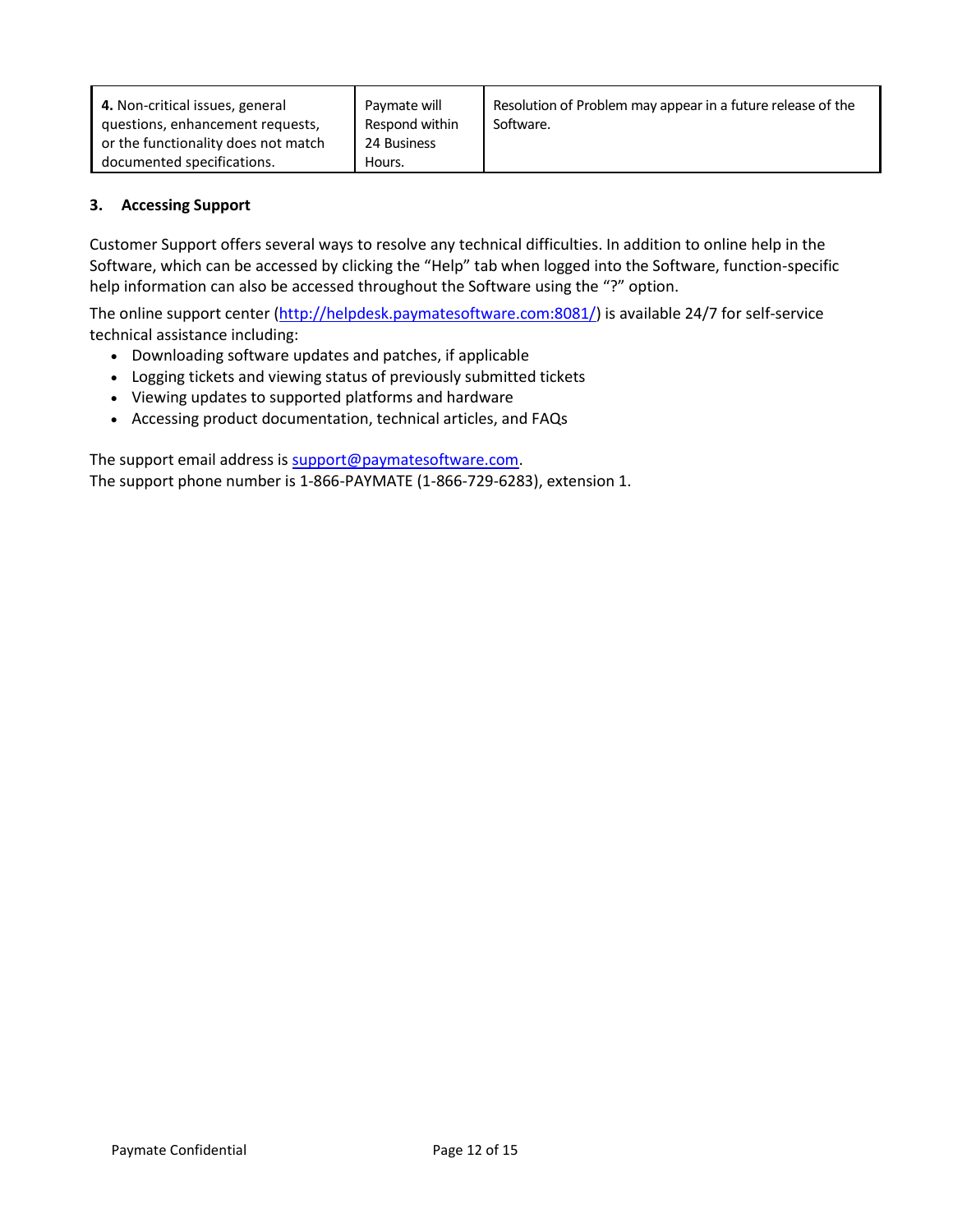#### **Schedule C - Service Level Agreement**

The Single Sign-On (SSO) SaaS Services will achieve System Availability (as defined below) of at least 99.9% during each calendar year of the Subscription Term. All other SaaS Services will achieve System Availability (as defined below) of at least 99% during each calendar year of the Subscription Term.

"**System Availability**" means the number of minutes within a year that the key components of the SaaS Services are operational as a percentage of the total number of minutes in such year, excluding downtime resulting from (a) scheduled maintenance, (b) events of Force Majeure in the SaaS Agreement, (c) malicious attacks on the system, (d) issues associated with the Customer's computing devices, local area networks, or internet service provider connections, or (e) inability to deliver services because of acts or omissions of Customer or any Harmony Software user. Paymate reserves the right to take the Service offline for scheduled maintenance for which Customer has been provided reasonable notice and Paymate reserves the right to change its maintenance window upon prior notice to Customer.

If Paymate fails to meet System Availability in the year, upon written request by Customer within 30 days after the end of the year, Paymate will issue a credit in Customer's next invoice in an amount equal to 1.00% of the yearly fee for the affected SaaS Services for each 1% below the above-stated System Availability for each SaaS Service, up to a maximum of the Customer's yearly fee for the affected SaaS Services. If the yearly fee has been paid in advance, then at Customer's election, Paymate shall provide a credit to Customer to be used for additional term extension. The remedy stated in this paragraph is Customer's sole and exclusive remedy for interruption of SaaS Services and Paymate's failure to meet System Availability. For greater clarity, interruption of SaaS Services may not be used as a basis to invalidate or otherwise challenge the terms of this SaaS Agreement.

\*\*\* End of Page \*\*\*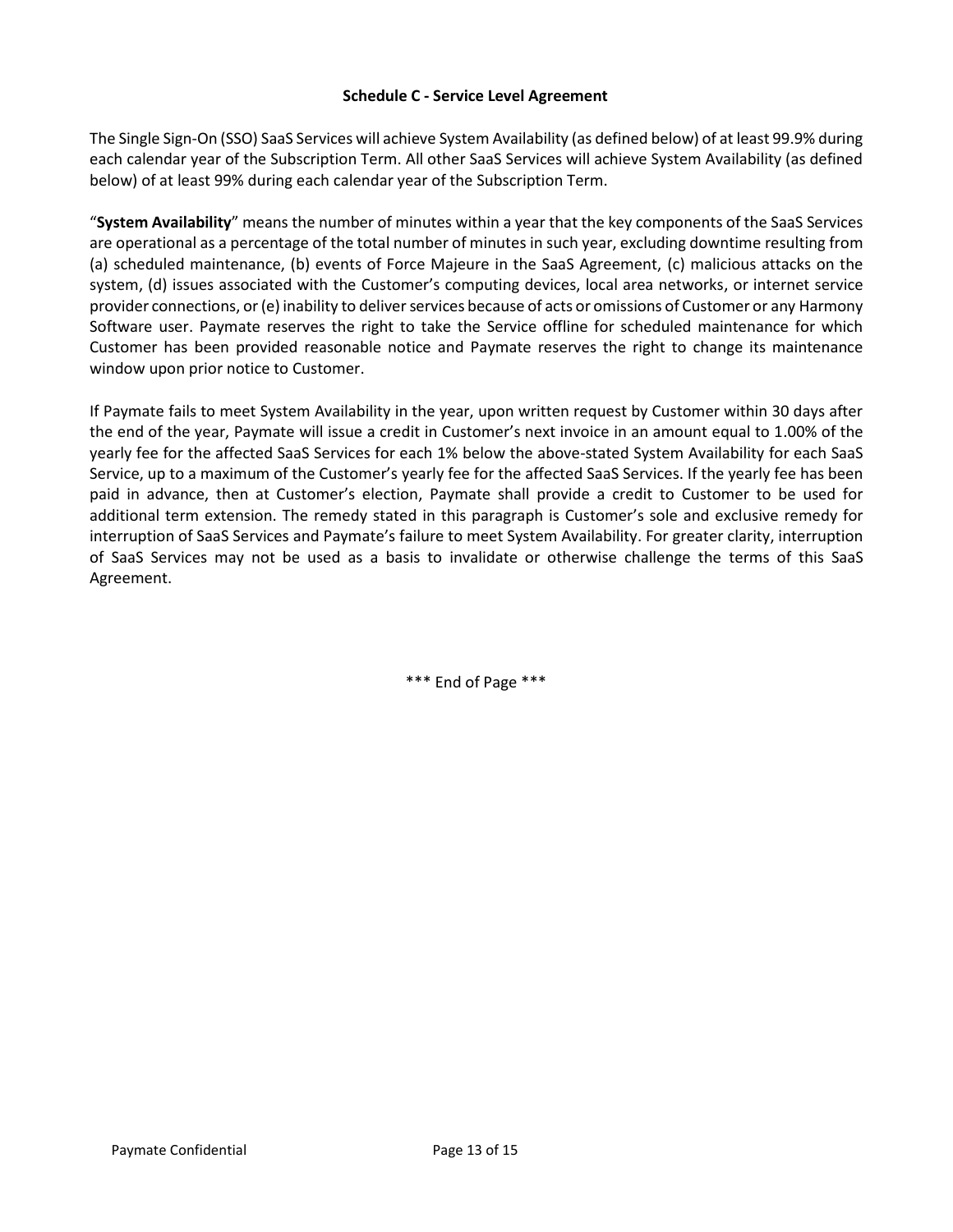## **Contact Information**

# **\* Primary Contact (required)**

| Name                                 | Phone Number & Extension |
|--------------------------------------|--------------------------|
| Title                                | <b>Email Address</b>     |
| <b>Secondary Contact</b>             |                          |
|                                      |                          |
| Name                                 | Phone Number & Extension |
| Title                                | <b>Email Address</b>     |
| <b>Billing Contact</b>               |                          |
|                                      |                          |
| Name                                 | Phone Number & Extension |
| Title                                | <b>Email Address</b>     |
| <b>HR Contact</b>                    |                          |
|                                      |                          |
| Name                                 | Phone Number & Extension |
| Title                                | <b>Email Address</b>     |
| <b>Time &amp; Attendance Contact</b> |                          |
|                                      |                          |
| Name                                 | Phone Number & Extension |
| Title                                | <b>Email Address</b>     |
| <b>IT Contact</b>                    |                          |
|                                      |                          |
| Name                                 | Phone Number & Extension |
| Title                                | <b>Email Address</b>     |
| Paymate Confidential                 | Page 14 of 15            |